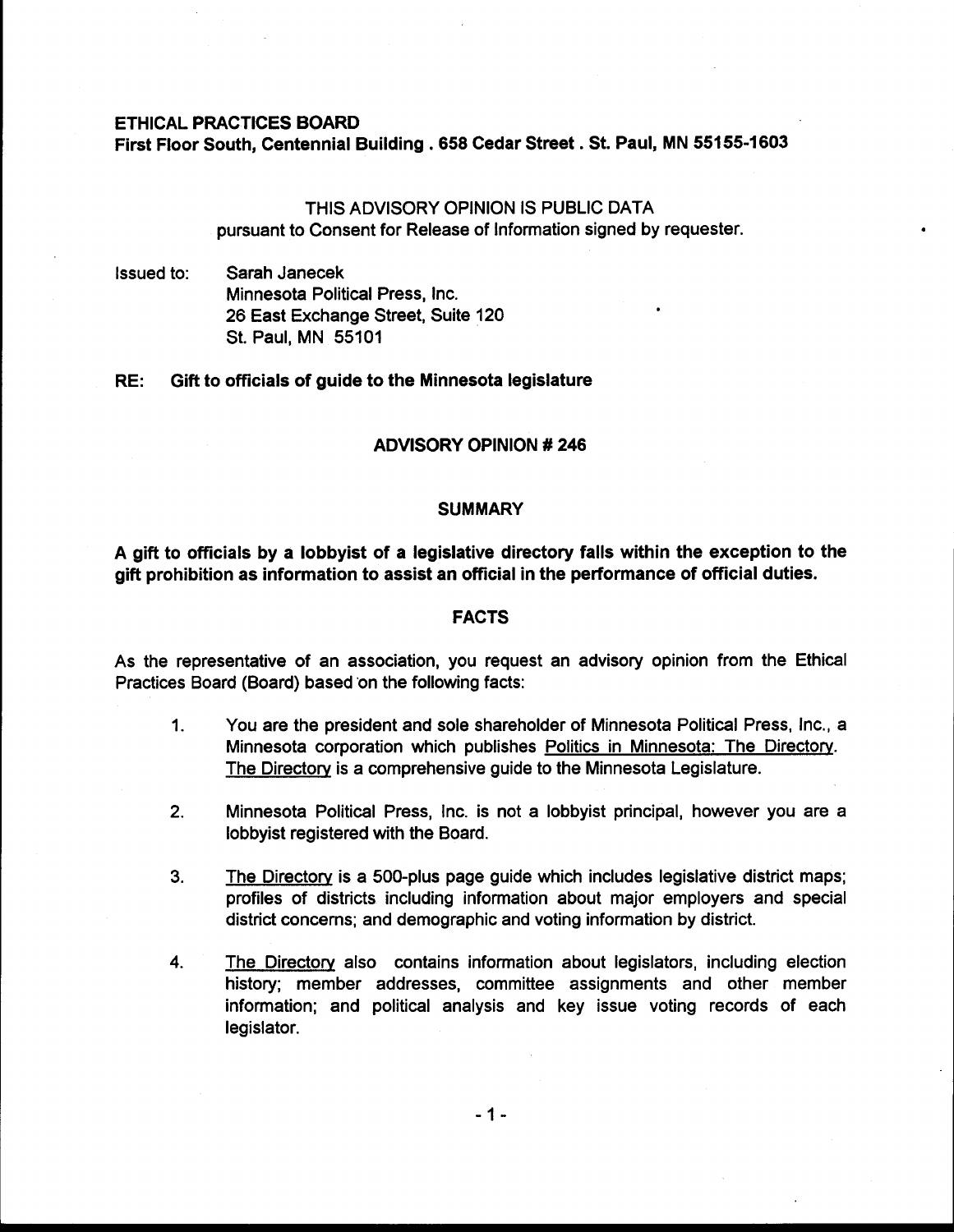- **5.** The Directory also includes other general information about the legislature such as committee rosters; lists of committee staff members, lobbyists, and press corps members; frequently called numbers; and similar data.
- 6. The Directory includes advertising which, in part, supports the cost of its production and distribution. It will be sold to the public for \$19.95 per copy.
- 7. Minnesota Political Press, Inc. would like to give copies of The Directorv free to minimized it children recept inc. We did the to give explosive the <u>interesticatine</u> that members of the legislature and other officials as defined in Minn. Stat. § 10A.071, subd. 1(c).

#### **ISSUE**

Is the gift of a copy of The Directory to an official prohibited under Minn. Stat. § 10A.071?

# **OPINION**

No. The Directory is a gift under Minn. Stat. **9** 10A.071, however it is not prohibited because it falls within the exception to the gift prohibition provided in Minn. Stat. **3** 10A.071, subd. 3(a)2.

Minn. Stat. § 10A.071, subd 3(a)2, provides that a gift is not prohibited if the gift is "services to assist an official in the performance of official duties. . .". The Board has included within this exception, the provision of informational materials. (See advisory opinions #156 and #204.) The materials you propose to provide are information which will assist an official in the performance of official duties and fall within the exception.

Minn. Stat. § 10A.071 governs only those gifts to officials which are given or requested by a lobbyist or a lobbyist principal. You state that Minnesota Political Press, Inc. is, itself, neither a lobbyist or a lobbyist principal. However, there may be situations where the relationship between a lobbyist and an association is so close that the acts of the lobbyist cannot be separated from those of the association. The facts of this request present such a situation making the proposed gift a gift from a lobbyist. (See also, revised advisory opinion #171.)

While not prohibited, the proposed gift must be reported as a gift from a lobbyist to an official. If it is not attributable to a particular entity you represent, it must be reported on your report of disbursements from personal funds.

Issued:  $9 - 20 - 96$ 

**b** 

.-

Carolyn D. Rodriguez, Chair Ethical Practices Board

 $-2-$